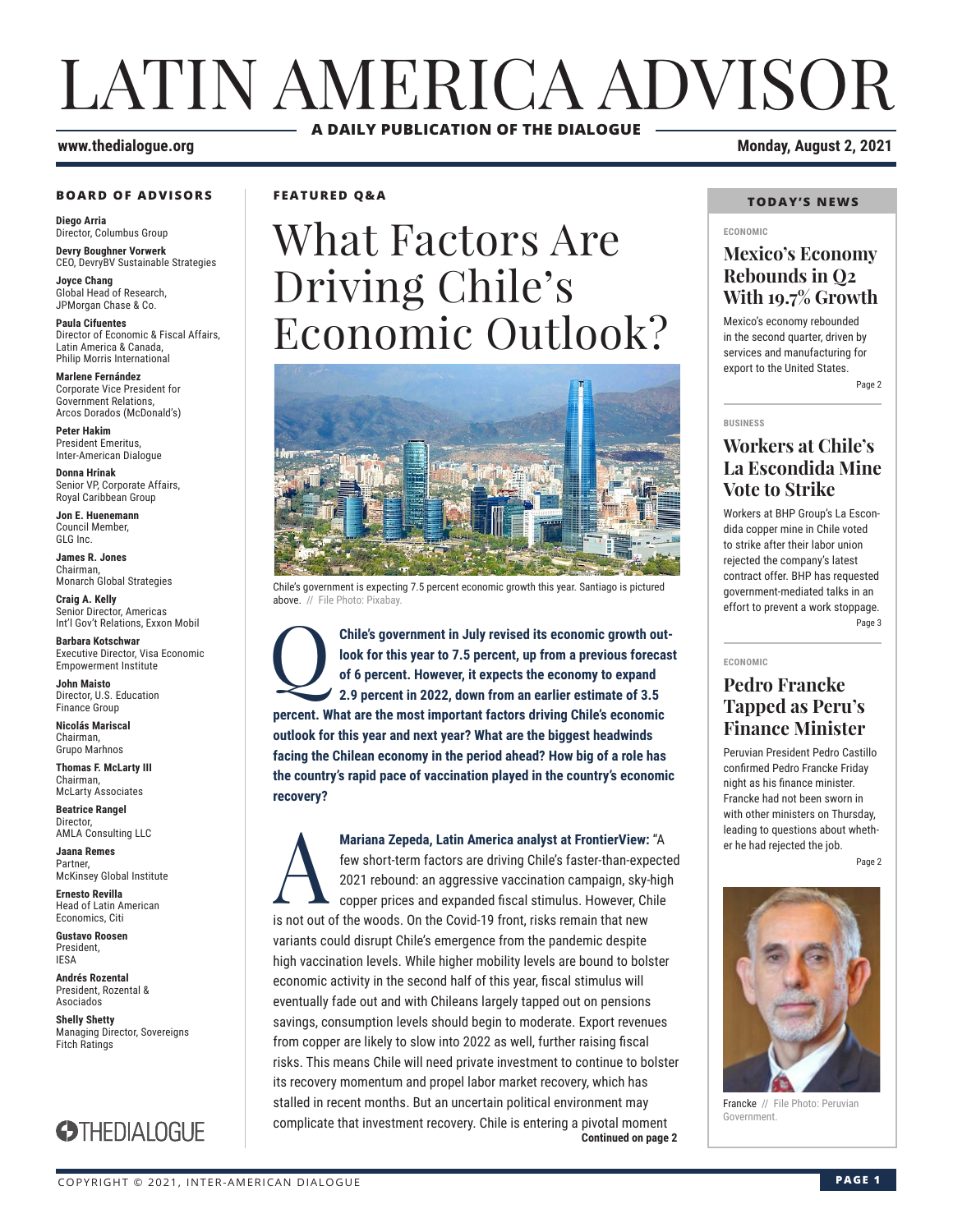#### **ECONOMIC NEWS**

# Peruvian President Confirms Francke as Finance Minister

New Peruvian President Pedro Castillo late Friday confirmed moderate leftist Pedro Francke, a former economist at the World Bank, as his finance minister, the Financial Times reported. Castillo had widely been expected to tap Francke as finance minister until last Thursday when the new president named far-leftist Guido Bellido as his prime minister. While Castillo confirmed most of his cabinet on Thursday, Francke left the ceremony shortly before the new ministers were sworn in, leading to questions as to whether he had refused the job or was not offered it. Markets reacted to the development, with Peru's stock exchange plunging as much as 6 percent and the country's currency, the sol, experiencing its sharpest drop in seven years. After the markets closed on Friday, Castillo said Francke had "our complete backing" to implement his promised economic plan, the Financial Times reported. In a **Q&A** published Feb. 17 in the Advisor, Francke said Peru's pension system would be among the reforms debated after the transition to a new government. "Peru's pension system,

which Alberto Fujimori privatized after the 1992 self-coup, is quite deficient," Francke told the Advisor. During his campaign, Castillo vowed to increase taxes on mining companies in order to pay for health and education reforms, Reuters reported. Among the other officials Castillo named to his cabinet was Iván Merino, a mining specialist close to Castillo's Free Peru party.

# Mexico's Economy Rebounds in Q2 With 19.7 Percent Growth

Mexico's economy rebounded in the second quarter, driven by services and manufacturing for export to the United States, according to a preliminary estimate the national statistics agency released Friday, Reuters reported. Economic growth was up by 19.7 percent as compared to the same quarter in 2020, when much of the formal and informal economies were shut down due to pandemic-related restrictions. It was the first time since before the pandemic began that Mexico posted year-onyear quarterly growth. The Mexican economy contracted 8.5 percent last year, its worst performance since 1932. Demand in the United States for cars and electronics prompted much of the annual growth in the second quarter, while remittances sent home by Mexicans

#### **FEATURED Q&A / Continued from page 1**

amid a long-awaited constitutional process that could alter the country's political and economic model. The Nov. 21 presidential election is approaching, and recent Constituent Assembly elections and presidential primaries signal that Chilean voters are shifting left and away from the political establishment. High levels of political uncertainty will persist beyond the elections. Political noise is likely to weigh on investment levels as the constitutional process unfolds, addressing sensitive topics such as the pension system or the government's role in providing social services. While our view is that uncertainty will gradually dissipate in the long run

and that Chile will remain one of the most competitive countries in Latin America, the country's medium-to-long-term economic growth could hinge on decisions made over the next few months."

Alfredo Coutiño, director for<br>
Latin America at Moody's<br>
Analytics: "Chile has shown a<br>
rapid recovery after the plung<br> **Courd 10 cripid in 2020** wh **Latin America at Moody's Analytics:** "Chile has shown a rapid recovery after the plunge caused by the Covid-19 crisis in 2020, which has been driven by strong external demand and progressive domestic reopening. The economy in the first quarter of 2021 put production at a level above the pre-pan-

**Continued on page 4** 

#### **NEWS BRIEFS**

### **Nicaragua Grants Citizenship to Former Salvadoran President**

Nicaragua has granted citizenship to former Salvadoran President Salvador Sánchez Cerén, according to Nicaragua's official gazette, the Associated Press reported. The former leader is facing an international arrest order in connection with corruption charges in his home country. Sánchez Cerén's wife, daughter and grandson also received citizenship in Nicaragua, according to government documents. Last Wednesday, a judge in El Salvador order the pre-trial arrest of Sánchez Cerén and nine other former government officials on corruption charges.

## **Haitian Authorities Arrest Fourth Police Officer in Moïse Assassination**

Haitian authorities said Friday that they had detained a fourth police officer in connection with the July 7 assassination of President Jovenel Moïse, the Associated Press reported. National Police spokesperson Marie-Michelle Verrier said 27 people have been arrested and others are still being sought as part of the case. Meanwhile, nine officers are being held in isolation for questioning on whether they actively participated or were negligent in their duties in relation with the murder. Verrier also asked the population for help. "Give your participation, help us find these people," said Verrier.

## **Biden Administration Sanctions Cuban Police and Two of its Leaders**

The administration of U.S. President Joe Biden on Friday sanctioned Cuba's police force and two of its leaders in response to the government's crackdown on protesters last month, Reuters reported. The sanctions came after Biden met with Cuban-Americans at the White House to discuss the demonstrations.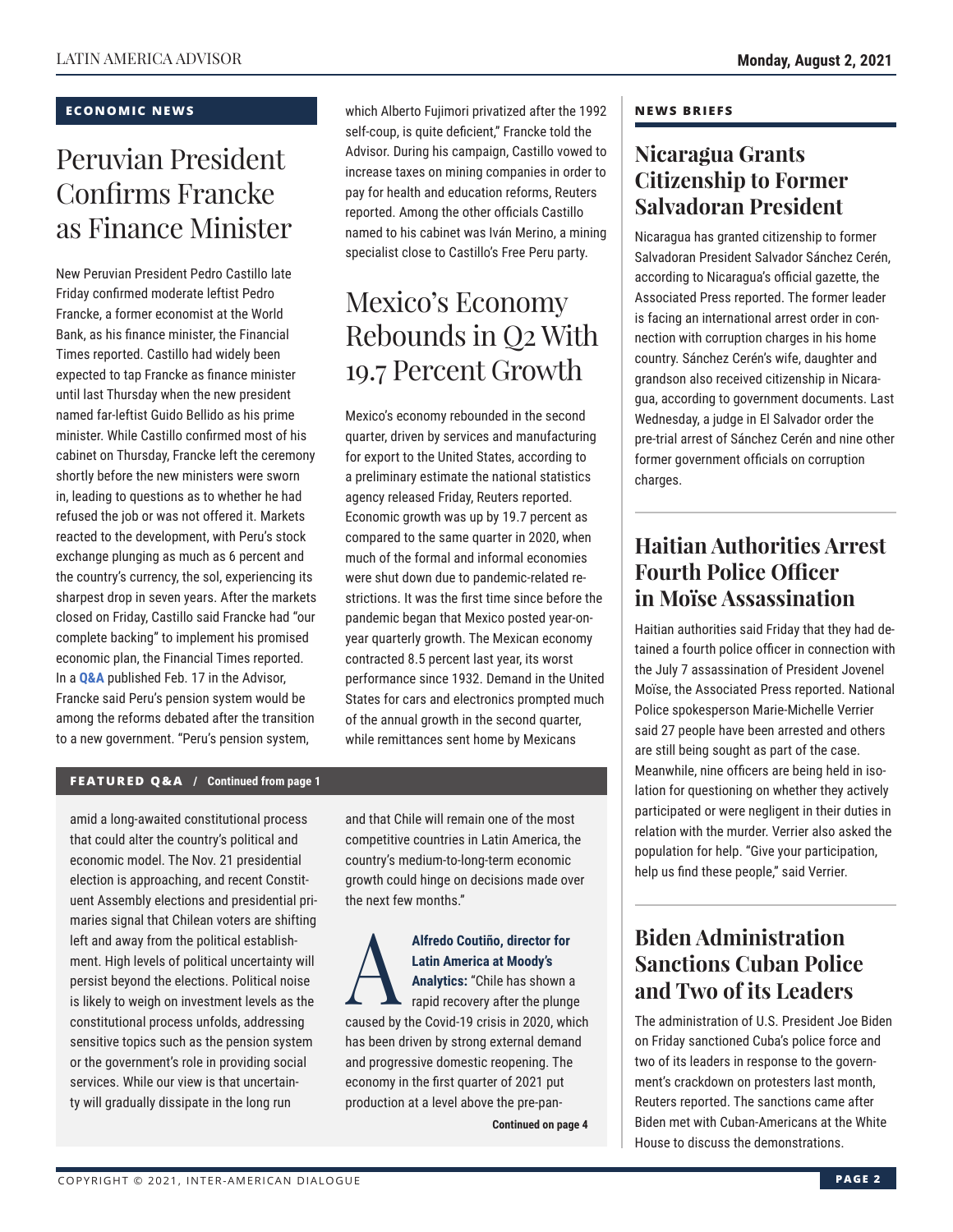living abroad, mostly in the United States, also helped to boost consumption. Compared to the first three months of the year, seasonally adjusted economic growth in the second quarter was up 1.5 percent, the Associated Press reported. That marked the fourth consecutive quarter of economic expansion, Reuters reported. However, Goldman Sachs economist Alberto Ramos warned of risks in the period ahead. "We expect real GDP growth to reach 6.0% in 2021, but the recent deterioration of the COVID backdrop, high inflation and rising rates could slow down the envisaged recovery," Ramos said in a note, Reuters reported.

#### **BUSINESS NEWS**

# Workers at Chile's La Escondida Mine Vote to Strike

The labor union representing workers at BHP Group's La Escondida copper mine in Chile on Saturday rejected the company's latest contract offer, with employees instead voting to go on strike, The Wall Street Journal reported. Following the announcement, BHP requested government-mediated talks in a final effort to avoid strikes that could disrupt supply of the red metal to the world's economies from the number-one global copper exporter. La Escondida, the world's largest copper mine, produced about 5 percent of global supply, which is a key component of electrical wiring and motors as well as in construction and other applications, the newspaper reported. If confirmed, the government-mediated talks could last for between five and 10 days, according to Chilean labor law, Reuters reported. If the two parties fail to reach an agreement, then the strike would ensue. By law, miners must continue to work while the negotiations are ongoing. The union said in a statement that 99.5 percent of employees who participated in the vote rejected BHP's final contract offer after nearly two months of talks, which have been conducted in secret. "We hope that this strong vote will be a decisive wake-up call for BHP to begin substantive talks … if it is to avoid an extensive conflict

## **THE DIALOGUE CONTINUES**

# Will the Colombian Government's Revised Tax Plan Win Approval?

**Colombian President Iván<br>
Duque on July 20 presente<br>
lawmakers with a nearly \$<br>
billion tax reform bill, a mo Duque on July 20 presented lawmakers with a nearly \$4 billion tax reform bill, a more modest proposal than a plan his government presented in April, which sparked weeks of deadly protests and nationwide strikes. How much of a chance does the new plan have at winning approval in Congress, and how might lawmakers revise it? Does the public support the plan, and what chance is there that protests will again derail it? To what extent would Duque's new plan address Colombia's fiscal problems, and would its passage help Colombia to regain its investment-grade status, which it lost in early July?**

Juan Carlos Valencia Marquez,<br>
partner at Holland & Knight:<br>
"The new tax bill is the product<br>
of a consensus with the most<br> **EXECUTE: partner at Holland & Knight:** "The new tax bill is the product of a consensus with the most representative groups in Congress, and this ensures a high probability of approval. Given that the government took several months to prepare the bill, it is likely that lawmakers will support its approval in an expeditious manner and without suggesting major

that could become the costliest in the country's union history," the union said in a statement, Reuters reported.

### **POLITICAL NEWS**

# Referendum That Cost Mexico \$25 Mn Draws Low Turnout

A referendum pushed by Mexican President Andrés Manuel López Obrador to ask whether former officials should be put on trial for illegal changes. The bill will be discussed under an urgent notice, and it is expected to be approved by the end of August. Generally, the bill has been well received by the public, mainly because it places most of the burden of tax rate increases on companies. No provisions affecting individuals are included. In my view, protest organizers used the prior reform as an excuse to continue what they started back in 2019. This became clear after the government withdrew the bill, but the protests continued under other motives. It's hard to imagine that the same groups will be against a proposal that does not affect individuals or expand the value-added tax to basic goods. Because the proposed reform is limited in terms of its collection goal, the next government will likely need to consider a more ambitious tax bill. Unfortunately, Colombia's investment-grade status may take several years to recover, and it will demand more than one tax bill."

**EDITOR'S NOTE: The comment above is a continuation of t[he Q&A pub](http://www.thedialogue.org/wp-content/uploads/2021/07/LAA210730.pdf)lished in Friday's issue of the Advisor.**

acts drew just 7 percent turnout on Sunday as few people liked what critics said was a poorly worded question and would-be voters stayed home amid a third wave of the Covid-19 pandemic, the Associated Press reported. While 90 percent of those who cast ballots voted "yes," the turnout was far below the 40 percent threshold needed to make the vote binding. The referendum cost the country \$25 million, the AP reported. Critics of holding the referendum noted that Mexico has no formal amnesty for ex-officials, and nothing in current law precludes them from being tried for alleged crimes. José Antonio Crespo of Mexico's Center for Economic Research and Training called the vote a gauge of López Obrador's support.